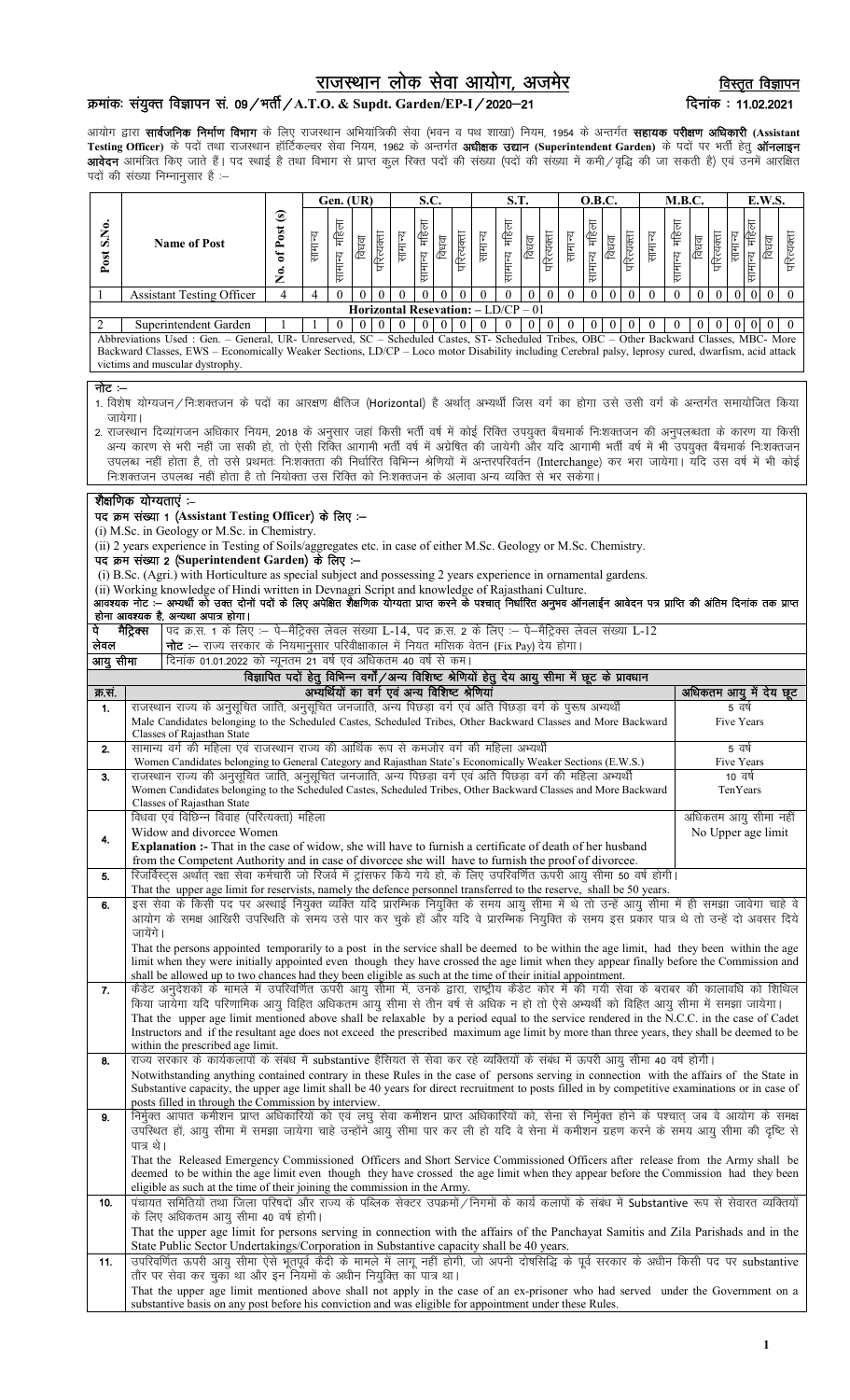| 12.   | ऐसे भूतपूर्व कैदी के मामले में, उपरिवर्णित ऊपरी आयु सीमा को, उसके द्वारा भुक्त कारावास की अवधि के बराबर की कालावधि तक शिथिल किया              |
|-------|-----------------------------------------------------------------------------------------------------------------------------------------------|
|       | जायेगा बंशर्ते कि वह दोषसिद्धि के पूर्व अधिकायु का नहीं था और इन नियमों के अधीन नियुक्ति का पात्र था।                                         |
|       | That in the case of other ex-prisoner the upper age limit mentioned above shall be relaxed by a period equal to the term of imprisonment      |
|       | served by him provided he was not overage before his conviction and was eligible for appointment under the Rules.                             |
|       | अपवादीय मामलों में राज्य सरकार आयोग से परामर्श लेकर उपरिवर्णित ऊपरी आयु सीमा में 5 वर्ष की छूट दे सकती है।                                    |
| 13.   | That the upper age limit mentioned above, may be relaxed by 5 years in exceptional Cases by the Government in consultation with               |
|       | the Commission. (पद क्र.सं. 2 के लिए)                                                                                                         |
| 14.   | राजस्थान सिविल सेवा (भूतपूर्व सैनिकों का आमेलन) नियम, 1988 के अनुसार भूतपूर्व सैनिकों को ऊपरी आयु सीमा में 10 वर्ष की छूट देय होगी परन्तु     |
|       | सीधी भर्ती की दशा में जहां निम्नतर पद पर अनुभव भी अनिवार्य है वहां भूतपूर्व सैनिकों को इन नियमों के अधीन पहले से ही उपबंधित आयु में दिये गये  |
|       | शिथिलीकरण के अतिरिक्त निम्नतर पद पर के अपेक्षित अनुभव की कालावंधि के बराबर आयु में शिथिलीकरण दिया जायेगा। परन्तु इन नियमों के अधीन            |
|       | शिथिलीकरण के पश्चात् यदि अनुज्ञेय आयु 50 वर्ष से अधिक निकलती है तो उपरी आयु सीमा 50 वर्ष लागू होगी किन्तु सीधी भर्ती की दशा में जहां          |
|       | निम्नतर पद का अनुभव अनिवार्य है वहां 55 वर्ष की अधिकतम उपरी आयु सीमा लागू होगी।                                                               |
|       | According to the Rajasthan Civil Services (Absorption of Ex-servicemen) Rules 1988, relaxation in upper age limit shall be ten                |
|       | years to Ex-servicemen. Provided that in case of direct recruitment where experience is also essential on lower post then relaxation          |
|       | in age equal to the period of requisite experience of the lower post shall be given to the ex-servicemen in addition to the relaxation in     |
|       | age already provided under these rules. Provided that permissible age after relaxation under this rule work out ot be more than 50            |
|       | years then upper age limit of 50 years shall be applicable but in case of direct recruitment where experience of lower post is essential      |
|       | the maximum upper age limit of 55 years shall be applicable.                                                                                  |
|       | स्पष्टीकरण :– कार्मिक (क–2) विभाग के परिपत्र दिनांक 22.8.2019 के अनुसार राजस्थान सिविल सेवा (भूतपूर्व सैनिकों का आमेलन) नियम, 1988            |
|       | यथासंशोधित के प्रावधानों के होते हुए भी किसी भर्ती से संबंधित सेवा नियमों में आयु संबंधी जो शिथिलता अन्य लोक सेवकों/अभ्यर्थियों को देय है, वह |
|       | भूतपूर्व सैनिक को भी देय होगी अर्थात् आयु संबंधी शिथिलता के संबंध में दोनों नियमों में जो भी हितकर प्रावधान है, उसका लाभ भूतपूर्व सैनिकों को  |
|       | मिलेगा।                                                                                                                                       |
| नोट – |                                                                                                                                               |

- (1) उपर्युक्त वर्णित आयु सीमा में छूट के प्रावधान असंचयी (Non Cumulative) हैं, अर्थात् अम्पर्थियों को उपर्युक्त वर्णित किसी भी एक प्रावधान का अधिकतम आयु सीमा में छूट का लाभ दिया जायेगा। एक से अधिक प्रावधानों को जोड़ कर छूट का लाभ नहीं दिया जायेगा।
- (2) कार्मिक (क–2) विभाग के परिपत्र दिनांक 26.07.2017 एवं पत्र दिनांक 14.09.2017 के अनुसार यदि किसी आरक्षित वर्ग (SC/ST/BC/MBC/EWS) के अभ्यर्थी द्वारा शुल्क के अतिरिक्त उनको देय किसी अन्य रियायत (जैसे— आयुसीमा, अंक, फिजिकल फिटनेस आदि) का लाभ लिया जाता है तो उसे अनारक्षित रिक्तियों के प्रति विचारित नहीं किया जायेगा।
- (3) अधीक्षक उद्यान के पद आयोग द्वारा पूर्व में वर्ष 1993–94 में विज्ञापित किये गये थे। *तत्पश्चात् इन पदों का कोई विज्ञापन जारी नहीं किया गया था।* अतः राज्य सरकार की अधिसूचना दिनांक 23.09.2008 के अनुसार जो अभ्यर्थी **दिनांक 01.01.2022** को अधिकायु के होते हैं, उन्हें उपर्युक्त अधिकतम आयु सीमा में <mark>तीन वर्ष की अतिरिक्त छूट</mark> देय होगी। अधिसूचना दिनांक 23.09.2008 के साथ संलग्न अनुसूची में राजस्थान अभियांत्रिकी सेवा (भवन व पथ) नियम, 1954 का myys diverse digksus digksus data gamagkan dan digksus dan digkan dan bekenda gamagkan dan digkomponisi viring<br>उल्लेख नहीं होने के कारण सहायक परीक्षण अधिकारी के पदों हेतु उक्त अधिसूचना अनुसार अधिकतम आयु सीमा में कोई अतिरि
- 4) राजस्थान सेवा नियम के अनुसार सरकारी कर्मचारी हेतु सेवानिवृति की आयु 60 वर्ष निर्धारित है। इसलिए नियुक्ति दिनांक तक अभ्यर्थी की आयु 60 वर्ष से अधिक नहीं होनी चाहिए।

<sup>(5)</sup> आयु सीमा में छूट के प्रावधान हिन्दी व अंग्रेजी भाषा में अंकित किये गये है। किसी प्रकार के विधिक वाद की स्थिति में अंग्रेजी भाषा में अंकित प्रावधान ही मान्य होंगे।

| अन्य विवरण                              |                                                                                                                                                                                                                                                                                                |                   |                       |              |  |  |  |  |  |  |
|-----------------------------------------|------------------------------------------------------------------------------------------------------------------------------------------------------------------------------------------------------------------------------------------------------------------------------------------------|-------------------|-----------------------|--------------|--|--|--|--|--|--|
| चयन प्रक्रिया                           | अभ्यर्थियों के चयन हेतु चयन प्रक्रिया निम्नानुसार रहेगी :-                                                                                                                                                                                                                                     |                   |                       |              |  |  |  |  |  |  |
|                                         | संवीक्षा परीक्षा में प्राप्ताकों का 40 प्रतिशत भारांक की गणना                                                                                                                                                                                                                                  | अकादमिक का भारांक | साक्षात्कार का भारांक | कुल पूर्णांक |  |  |  |  |  |  |
|                                         | Marks Secured in Screening Test $\times$ 40                                                                                                                                                                                                                                                    |                   |                       |              |  |  |  |  |  |  |
|                                         | Total Marks of Screening Test                                                                                                                                                                                                                                                                  |                   |                       |              |  |  |  |  |  |  |
|                                         | 40 अंक                                                                                                                                                                                                                                                                                         | 20 अंक            | 40 अंक                | 100 अंक      |  |  |  |  |  |  |
| सवीक्षा परीक्षा का                      | संवीक्षा परीक्षा स्थान व तिथि के संबंध में यथासमय सूचित कर दिया जायेगा।                                                                                                                                                                                                                        |                   |                       |              |  |  |  |  |  |  |
| स्थान व माह                             |                                                                                                                                                                                                                                                                                                |                   |                       |              |  |  |  |  |  |  |
| परीक्षा<br>संवीक्षा                     | यह संवीक्षा परीक्षा वस्तुनिष्ठ रूप में (Online/Offline) ली जायेगी। <b>सभी प्रश्न वस्तुनिष्ठ प्रकार (Objective Type) के होंगे।</b> संवीक्षा                                                                                                                                                     |                   |                       |              |  |  |  |  |  |  |
| योजना व पाठ्यक्रम                       | परीक्षा का विस्तृत पाठ्यक्रम आयोग की वेबसाईट पर शीघ्र ही जारी कर दिया जाएगा।                                                                                                                                                                                                                   |                   |                       |              |  |  |  |  |  |  |
| आवेदन अवधि                              | दिनांक 17.02.2021 से दिनांक 16.03.2021 रात्रि 12:00 बजे तक।                                                                                                                                                                                                                                    |                   |                       |              |  |  |  |  |  |  |
| आवेदन प्रक्रिया                         | 1. उक्त पद हेतु ऑनलाईन आवेदन–पत्र भरने से पूर्व सर्वप्रथम अभ्यर्थी आयोग की वेबसाईट https://rpsc.rajasthan.gov.in पर                                                                                                                                                                            |                   |                       |              |  |  |  |  |  |  |
|                                         | उपलब्ध ऑनलाईन आवेदन–पत्र भरने के सम्बन्ध में दिये गये दिशा–निर्देशों (Instructions for Applicants), <b>विस्तृत विज्ञापन</b> एवं                                                                                                                                                                |                   |                       |              |  |  |  |  |  |  |
|                                         | संबंधित सेवा नियम का अध्ययन आवश्यक रूप से कर लेंवे। तदुपरान्त ही अभ्यर्थी ऑनलाईन आवेदन करें।                                                                                                                                                                                                   |                   |                       |              |  |  |  |  |  |  |
|                                         | 2. ऑनलाईन आवेदन करने के लिए अभ्यर्थियों को आयोग के ऑनलाईन पोर्टल https://rpsc.rajasthan.gov.in पर उपलब्ध Apply                                                                                                                                                                                 |                   |                       |              |  |  |  |  |  |  |
|                                         | online link को Click कर अथवा एस.एस.ओ. (SSO) पोर्टल https://sso.rajasthan.gov.in से Login कर Citizen Apps                                                                                                                                                                                       |                   |                       |              |  |  |  |  |  |  |
|                                         | (G2C) में उपलब्ध Recruitment Portal का चयन करना होगा।                                                                                                                                                                                                                                          |                   |                       |              |  |  |  |  |  |  |
|                                         | 3. Recruitment Portal पर आधार आधारित One Time Registration (OTR) भी कर अभ्यर्थी परीक्षा हेतु ऑनलाईन आवेदन कर                                                                                                                                                                                   |                   |                       |              |  |  |  |  |  |  |
|                                         | सकता है।                                                                                                                                                                                                                                                                                       |                   |                       |              |  |  |  |  |  |  |
|                                         | 4. अभ्यर्थियों को परीक्षा हेतु ऑनलाईन आवेदन पत्र भरने के पश्चात् Recruitment Portal पर उपलब्ध भुगतान सुविधा से परीक्षा शुल्क                                                                                                                                                                   |                   |                       |              |  |  |  |  |  |  |
|                                         | का भुगतान कर आवेदन पत्र क्रमांक (Application I.D) जनरेट करना होगा।                                                                                                                                                                                                                             |                   |                       |              |  |  |  |  |  |  |
|                                         | 5. अभ्यर्थी परीक्षा शुल्क जमा करवाने हेतु अन्य किसी पोर्टल अथवा सुविधा का उपयोग नहीं करें।                                                                                                                                                                                                     |                   |                       |              |  |  |  |  |  |  |
|                                         | 6. अभ्यर्थियों को उक्त परीक्षा शुल्क जमा करने की सुविधाओं में किसी भी प्रकार का शुल्क रिफण्ड नहीं किया जायेगा।                                                                                                                                                                                 |                   |                       |              |  |  |  |  |  |  |
|                                         | 7. अभ्यर्थी परीक्षा शुल्क का भुगतान आवेदन की अन्तिम दिनांक से पूर्व सुनिश्चित करें ताकि किसी प्रकार की भुगतान संबंधित                                                                                                                                                                          |                   |                       |              |  |  |  |  |  |  |
|                                         | Transaction का लम्बित सत्यापन समय रहते हो सके।                                                                                                                                                                                                                                                 |                   |                       |              |  |  |  |  |  |  |
|                                         | 8. आवेदक को ऑनलाईन आवेदन करने के पश्चात् आवेदन—पत्र क्रमांक आवश्यक रूप से प्राप्त होगा और यदि आवेदन—पत्र क्रमांक                                                                                                                                                                               |                   |                       |              |  |  |  |  |  |  |
|                                         | (Application I.D.) अंकित या प्राप्त नहीं हुआ है, तो इसका अर्थ यह है कि उसका आवेदन–पत्र जमा नहीं हुआ है। आवेदन पत्र के<br>Preview को आवेदन Submit नहीं माना जायेगा।                                                                                                                             |                   |                       |              |  |  |  |  |  |  |
|                                         | 9. आवेदक को ऑनलाईन आवेदन करते समय अगर किसी प्रकार की कोई समस्या हो तो Recruitment Portal पर दिये गये Helpdesk                                                                                                                                                                                  |                   |                       |              |  |  |  |  |  |  |
|                                         | Number या E-Mail पर सम्पर्क करें।                                                                                                                                                                                                                                                              |                   |                       |              |  |  |  |  |  |  |
|                                         | 10. आवेदक जिस श्रेणी के तहत् आवेदन करने हेतु पात्र है, उसी श्रेणी में ऑन-लाईन आवेदन करें।                                                                                                                                                                                                      |                   |                       |              |  |  |  |  |  |  |
|                                         | 11. राजस्थान राज्य के अन्य पिछड़ा वर्ग/अति पिछड़ा वर्ग की क्रिमीलेयर श्रेणी के आवेदक तथा राजस्थान राज्य से भिन्न राज्यों की                                                                                                                                                                    |                   |                       |              |  |  |  |  |  |  |
|                                         | अनुसूचित जाति /अनुसूचित जनजाति /अन्य पिछड़ा वर्ग /अति पिछड़ा वर्ग (Creamy Layer and Non-Creamy Layer) /आर्थिक                                                                                                                                                                                  |                   |                       |              |  |  |  |  |  |  |
|                                         | रूप से कमजोर वर्ग के आवेदक सामान्य वर्ग के अन्तर्गत आते हैं। अतः ऐसे आवेदकों को सामान्य वर्ग के अभ्यर्थियों के लिए निर्धारित                                                                                                                                                                   |                   |                       |              |  |  |  |  |  |  |
|                                         | परीक्षा शुल्क का भुगतान करते हुए सामान्य वर्ग के अंतर्गत ही आवेदन करना होगा।                                                                                                                                                                                                                   |                   |                       |              |  |  |  |  |  |  |
|                                         | 12. अभ्यर्थी ऑनलाईन आवेदन–पत्र भरने के पश्चात् आवेदन पत्र व परीक्षा शुल्क रसीद की हार्ड कॉपी का प्रिन्ट आवश्यक रूप से निकाल                                                                                                                                                                    |                   |                       |              |  |  |  |  |  |  |
|                                         | लेंवे                                                                                                                                                                                                                                                                                          |                   |                       |              |  |  |  |  |  |  |
|                                         | 13. आयोग द्वारा अभ्यर्थी से उक्त प्रक्रियानुसार ऑनलाईन आवेदन—पत्र भरने के अतिरिक्त किसी भी परिस्थिति में किसी भी प्रकार का कोई<br>ऑनलाईन या ऑफलाईन/हाथ से भरा हुआ आवेदन–पत्र स्वीकार नहीं किया जायेगा।                                                                                         |                   |                       |              |  |  |  |  |  |  |
|                                         |                                                                                                                                                                                                                                                                                                |                   |                       |              |  |  |  |  |  |  |
|                                         | <b>ऑनलाइन आवेदन पत्र में संशोधन संबंधी सूचना :</b> — आवेदक द्वारा ऑनलाईन आवेदन Submit किये जाने के पश्चात् आयोग द्वारा आवेदक को उसके नाम, जन्म<br>तिथि, विषय एवं वर्ग आदि की जानकारी एस.एम.एस. के जरिए भेजी जायेगी। एस.एम.एस. से प्राप्त जानकारी में विसंगति होने पर अभ्यर्थी ऑनलाईन आवेदन में |                   |                       |              |  |  |  |  |  |  |
| निम्नानुसार त्रूटि संशोधन कर सकता है :- |                                                                                                                                                                                                                                                                                                |                   |                       |              |  |  |  |  |  |  |
|                                         |                                                                                                                                                                                                                                                                                                |                   |                       |              |  |  |  |  |  |  |

1. यदि कोई अभ्यर्थी अपने Online आवेदन पत्र में संशोधन करना चाहता है तो **आवेदन की अवधि के दौरान एवं आवेदन पत्र की अंतिम दिनांक के पश्चात् 10 दिवस के भीतर** निर्धारित शुल्क रूपये 300/– देकर Online संशोधन (आयोग की वेबसाइट https://rpsc.rajasthan.gov.in पर उपलब्ध दिशा-निर्देशानुसार) कर सकता है। इसके पश्चात् किसी प्रकार का संशोधन /परिवर्तन स्वीकार नहीं किया जाएगा एवं ऐसी किसी भी त्रुटि का सम्पूर्ण दायित्व अभ्यर्थी का ही होगा। **ऑनलाईन संशोधन के तहत् आवेदक के नाम में संशोधन नहीं किया जायेगा।** आवेदक के नाम की वर्तनी संबंधी संशोधन के लिए किसी भी स्तर पर केवल ऑफलाईन प्रार्थना पत्र ही स्वीकार किए जाएंगे, आवेदक का पूरा नाम किसी भी स्थिति में परिवर्तित नहीं किया जाएगा।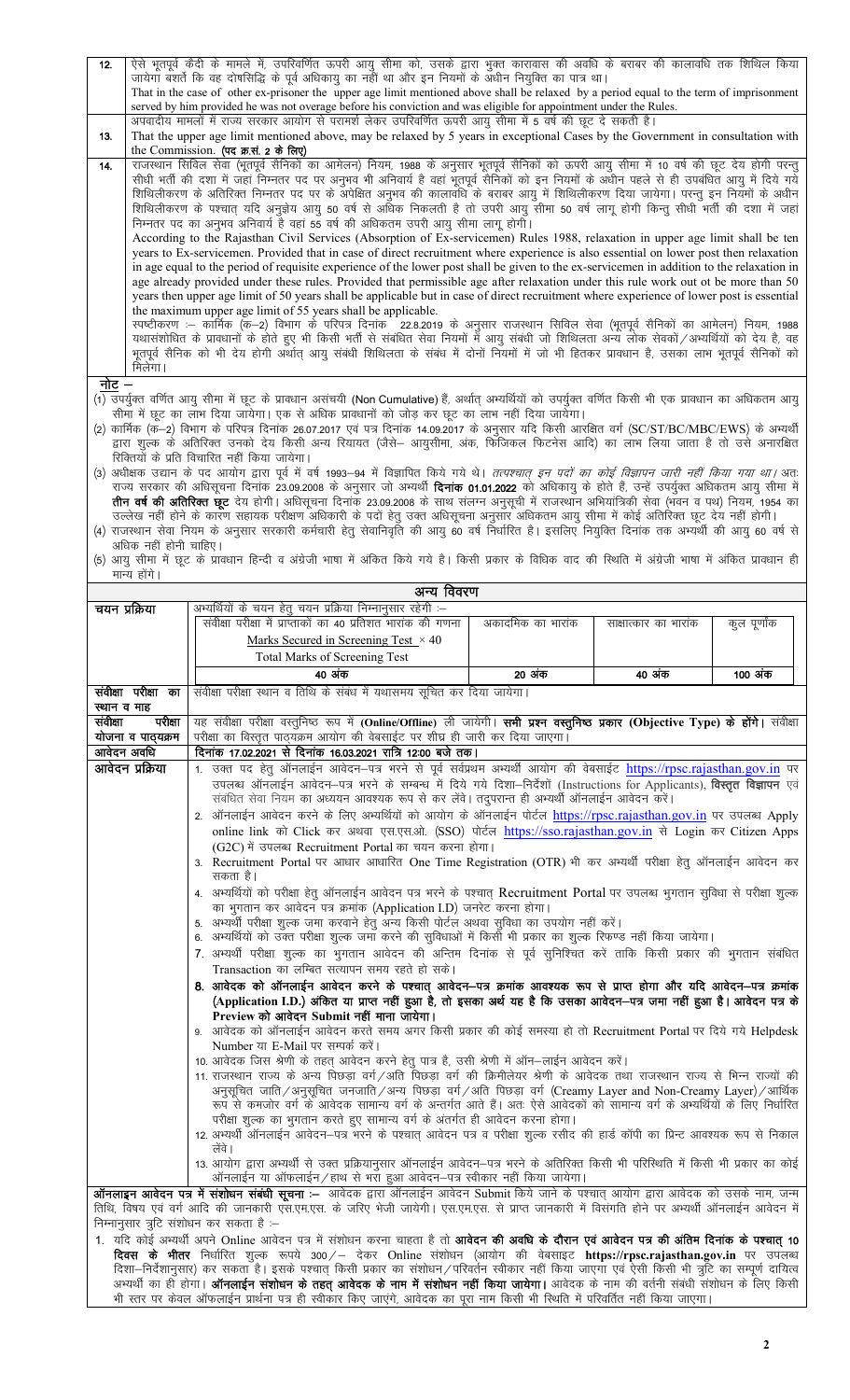- विधवा / परित्यक्ता / विकलांग वर्ग के वे अभ्यर्थी जो उक्त केटेगरी जोडना चाहते है, ऐसे अभ्यर्थियों का लिखित परीक्षा / संवीक्षा परीक्षा अथवा साक्षात्कार के  $2.$ पिययां/ पारत्यक्ता/ पिकलांग पर्ग के पेजन्या जा उक्त कटगरा जाड़ना चाहत है, एस जन्यायया का लाखत पराता/ संपाता अचया सातात्कार के<br>अंतिम परिणाम घोषणा की तिथि से पूर्व तक वर्ग परिवर्तन स्वीकार्य होगा। परीक्षा के प्रत्येक चरण के
- 3. प्रथम चरण की परीक्षा आयोजन के पश्चात् आवेदक को ऑनलाईन आवेदन पत्र में संशोधन हेतु 10 दिवस का एक अतिरिक्त अवसर दिया जायेगा जिसके अंतर्गत अभ्यर्थी नाम, परीक्षा केन्द्र, फोटोग्राफ, हस्ताक्षर एवं विषय/पद के अतिरिक्त सभी प्रकार के संशोधन ऑनलाईन कर सकेंगे। सभी संशोधनों हेतु शुल्क रूपये 300 $/$ – निर्धारित है।
- 4. आयोग द्वारा अभ्यर्थी से उक्त प्रक्रिया के अतिरिक्त अन्य किसी भी तरह से कोई संशोधन स्वीकार नहीं किया जायेगा व उक्त ऑफलाईन∕ऑनलाईन संशोधन तिथि उपरान्त कोई भी परिवर्तन करने हेतु अभ्यर्थी को कोई कानूनी अधिकार नहीं होगा।

### परीक्षा शूल्कः—

(क) सामान्य वर्ग, आर्थिक रूप से कमजोर वर्ग एवं राजस्थान के क्रीमीलेयर श्रेणी के अन्य पिछड़ा वर्ग∕अति पिछड़ा वर्ग के आवेदक हेतू :—

(संग्रहण मानवार, जानिक रंग से संगलार का रहा सजरना में क्रम संसद के मानवार को का माठड़ा का रहा कर रहा रहा रहा स<br>— (ख) राजस्थान के नॉन क्रीमीलेयर श्रेणी के अन्य पिछड़ा वर्ग /अति पिछड़ा वर्ग के आवेदक हेतु :—<br>(ग) नि:शक्तजन, नोट :–

- 1. टी.एस.पी क्षेत्र के अनुसूचित जाति/अनुसूचित जन जाति एवं बारां जिले की समस्त तहसीलों के सहरिया आदिम जाति हेतु परीक्षा शुल्क रूपये 150/– होगा। 2. राजस्थान राज्य से भिन्न अन्य राज्यों के अनुसूचित जाति/अनुसूचित जनजाति/अन्य पिछड़ा वर्ग/अति पिछड़ा वर्ग/आर्थिक रूप से कमजोर वर्ग के अभ्यर्थियों को सामान्य वर्ग का अभ्यर्थी माना जाएगा। अतः ऐसे आवेदकों को सामान्य वर्ग के अभ्यर्थियों के लिए निर्धारित परीक्षा शुल्क देना होगा।
- 3. राज्य सरकार द्वारा सभी वर्ग के अभ्यर्थियों की आर्थिक स्थिति के दृष्टिगत लिये गये निर्णय के क्रम में जारी परिपत्र दिनांक 02.05.2018 के अनुसार सभी वर्ग के ऐसे अभ्यर्थी, जिनके परिवार की वार्षिक आय 2.50 लाख रूपये से कम है, के लिए किसी भी भर्ती/परीक्षा/चयन में प्रवेश करने के लिए अनुसूचित .<br>जाति∕अनुसूचित जनजाति के अभ्यर्थियों के समान ही आवेदक शुल्क देय होगा। उक्त परिपत्र के अनुसार राजस्थान राज्य के जिन अभ्यर्थियों द्वारा ऑनलाईन आवेदन के समय परिवार की वार्षिक आय 2.50 लाख रूपये से कम होने का विकल्प चुना गया है, उन अभ्यर्थियों को पात्रता जांच/साक्षात्कार के समय सक्षम प्राधिकारी द्वारा जारी आय प्रमाण पत्र प्रस्तुत करना अनिवार्य होगा। उक्त लाभ राजस्थान राज्य के अभ्यर्थियों को ही देय होगा। राजस्थान राज्य से भिन्न राज्यों <u>के आवेदकों को सामान्य वर्ग हेतु निर्धारित परीक्षा शु</u>ल्क का भुगतान करना होगा।

#### अति महत्वपूर्ण बिन्दु/नोट :–

- अभ्यर्थी Online Application Form में अपना वही मोबाईल नम्बर व ई–मेल आई.डी. अंकित करें जिस पर वह परीक्षा/साक्षात्कार इत्यादि संबंधी भावी  $1.$ सूचना SMS & E-Mail के माध्यम से चाहता है। ऑनलाईन आवेदन में अंकित मोबाईल नम्बर व ई—मेल आई.डी. बदलने ⁄ बन्द होने ⁄ नेटवर्क समस्या होने पर सूचनाएं प्राप्त नहीं होने पर अभ्यर्थी की स्वयं की जिम्मेदारी होगी।
- $\overline{2}$ आवेदक अपना ऑनलाईन आवेदन–पत्र ध्यानपूर्वक भरें। आवेदक अपना ऑनलाईन आवेदन–पत्र अन्तिम रूप से भरने से पूर्व उसकी समस्त प्रविष्टियों से आशवस्त हो लें कि सभी प्रविष्टियां सही—सही मरी गई है। आवेदक द्वारा आवेदन में भरी गई प्रविष्टियों को ही सही मानकर आयोग द्वारा आगे की कार्यवाही की जायेगी।
- अभ्यर्थी आयोग द्वारा निर्धारित समय सीमा में आवेदन की अन्तिम दिनांक का इन्तजार किये बिना अपना ऑनलाईन आवेदन करें, अन्यथा किसी प्रकार की<br>कोई नेटवर्क समस्या के लिए आयोग जिम्मेदार नहीं होकर अभ्यर्थी स्वयं जिम्मेदार होगा।  $3.$
- आवेदक द्वारा स्वयं /ई–मित्र /अन्य किसी स्त्रोत से ऑनलाईन आवेदन–पत्र भरते /भरवाते समय किसी प्रकार की कोई गलत प्रविष्टि /भूलवश त्रुटि हो जाती  $\overline{4}$ है, तो इसकी सम्पूर्ण जिम्मेदारी स्वयं आवेदक की होगी। इसलिए आवेदक सर्वप्रथम ऑनलाईन आवेदन–पत्र के Preview मे अपनी जाति/वर्ग/श्रेणी, आयु (जन्म दिनांक), योग्यता इत्यादि संबंधी त्रुटियों की जाँच आवश्यक रूप से करने के पश्चात् ही उन्हें सुधारते हुए ऑनलाईन आवेदन—पत्र को Submit करें आपदेश-पत्र न संसादन का उनकुका मनारह नाटना जर्जुना, समान में नारा मानवारी दायित्व स्वयं अभ्यर्थी का ही होगा। साथ ही आवेदक को यह भी हिदायत दी जाती है कि आवेदक अगर ई—मित्र अथवा अन्य स्त्रोत से आवेदन करवाता है, तो आवेदक स्वयं ई—मित्र अथवा अन्य स्त्रोत पर जाकर आवेदन करवायें। ई-मित्र अथवा अन्य स्त्रोत के भरोसे न छोड़े कि उनके द्वारा आपका ऑनलाईन आवेदन-पत्र सही-सही भर दिया होगा/जायेगा।
- यदि आवेदक द्वारा अपनी श्रेणी से भिन्न श्रेणी में आवेदन किया जाता है तो इसे अधिकारों का परित्याग मानते हुये आवेदन पत्र में संशोधन की उपर्युक्त 5. निर्धारित अवधि के पश्चात् उसकी श्रेणी में सुधार की सुविधा नहीं दी जाएगी। गलत श्रेणी में आवेदन करने पर आवेदक का आवेदन–पत्र आयोग द्वारा किसी भी स्तर पर रदद किया जा सकता है, जिसकी समस्त जिम्मेदारी आवेदक की होगी। अनुसूचित जाति/अनुसूचित जनजाति/अन्य पिछड़ा वर्ग/अति पिछड़ा वर्ग/आर्थिक रूप से कमजोर वर्ग/उत्कृष्ट खिलाड़ी/भूतपूर्व सैनिक/टी.एस.पी./विधवा/परित्यक्ता/विकलांगता/राज्य कर्मचारी/गैर राजपत्रित कर्मचारी / मंत्रालयिक कर्मचारी / विभागीय कर्मचारी / अन्य वर्ग के अभ्यर्थी Online Application Form प्रस्तुत (Submit) करते समय अपने वर्ग का स्पष्ट रूप से उल्लेख निर्धारित कॉलम में करें अन्यथा Online Application Form प्राप्ति की अन्तिम दिनांक पश्चात्/संशोधन करने की अवधि समाप्त होनें के बाद वर्ग परिवर्तन नहीं किया जायेगा और ऐसे अभ्यर्थियों को जो कि उक्त वर्ग का उल्लेख नहीं करते हैं तो वर्ग विशेष का लाभ विज्ञापित पदों हेतु देय नहीं .<br>होकर आवेदक द्वारा ऑनलाईन आवेदन—पत्र में जो श्रेणी/वर्ग भरी/भरा है, उसी श्रेणी/वर्ग में ही मानकर कार्यवाही की जाएगी एवं अभ्यर्थी/आवेदक द्वारा जिस श्रेणी / वर्ग में ऑनलाईन आवेदन–पत्र भरा है उस संबंधित वर्ग /श्रेणी से संबंधित प्रमाण–पत्र / दस्तावेज यथा समय प्रस्तुत नहीं करने पर
- 6 .<br>आवेदक द्वारा भरी गई सूचना के आधार पर वह अपात्र पाया जाता है तो उसका ऑनलाईन आवेदन–पत्र अस्वीकृत कर दिया जाएगा, जिसकी समस्त जिम्मेदारी स्वयं आवेदक की होगी।
- आवेदक जिनके ऑनलाईन आवेदन पत्र, आवेदन–पत्र प्राप्ति की अन्तिम दिनांक तक आयोग कार्यालय को पूर्ण सूचना सहित प्राप्त होंगें, ऐसे आवेदकों को  $\overline{7}$ आयोग द्वारा अनन्तिम (Provisional) रूप से संबंधित भर्ती परीक्षा/साक्षात्कार में प्रवेश दिया जाएगा। **परीक्षा के लिये प्रवेश–पत्र जारी करने का यह** आ मान करने के बाद कर साथ करने के साथ से साथ किया है जाने की साथ करने के लिए किया है कि साथ करने की साथ करने की **द्वारा सही मान ली गई है।** आयोग/विभाग द्वारा आवेदकों की पात्रता की जाँच अलग से की जायेगी। अस्थाई रूप से चयन होने की स्थिति में आवेदक को विस्तृत आवेदन-पत्र दो प्रतियों में समस्त आवश्यक दस्तावेजों की स्वप्रमाणित फोटो प्रतियों एवं परीक्षा हेतु जारी ई-प्रवेश पत्र की प्रति के साथ आयोग **कार्यालय में प्रस्तुत करना होगा।** आयोग द्वारा उम्मीदवार की पात्रता की जाँच करते समय तथा मूल प्रलेखों से पात्रता की जाँच करते समय यदि आयु,<br>शैक्षणिक योग्यता तथा अनुसूचित जाति/अनुसूचित जनजाति/अन्य पिछड़ा वर्ग/अति पिछड़ा वर् सैनिक / टी.एस.पी. / विधवा / परित्यक्ता / विकलांगता / राज्य कर्मचारी / गैर राजपत्रित कर्मचारी / मंत्रालयिक कर्मचारी / विभागीय कर्मचारी / अन्य शर्तो की पालना नहीं करने के कारण यदि अभ्यर्थी की अपात्रता का पता चलता है तो इस परीक्षा हेतु उसकी उम्मीदवारी किसी भी स्तर पर रदद की जा सकती है, जिसकी समस्त जिम्मेदारी स्वयं अभ्यर्थी की होगी।
- माननीय उच्च न्यायालय, जयपुर द्वारा D.B.Special Appeal Writ No. 1631/2017 आरपीएससी बनाम प्रियंका जैन व अन्य के प्रकरण में पारित निर्णय<br>दिनांक 01.11.2017 के अनुसार ऑनलाईन आवेदन—पत्र प्राप्ति की अन्तिम दिनांक तक विधवा ⁄ परि 8. की अंतिम दिनांक के पश्चात् पुनर्विवाह कर लिया जाता है तो भी उसे विधवा/परित्यक्ता वर्ग का लाभ दिया जायेगा। इसी प्रकार ऑनलाईन आवेदन पत्र प्राप्ति की अंतिम दिनांक के पश्चात्/प्रत्येक चरण की परीक्षा का मूल परिणाम जारी किये जाने से पूर्व जो आवेदक/आवेदिका विकलांग/विधवा/परित्यकता हुआ/हुई है, उन्हें विकलांग/विधवा/परित्यकता वर्ग का लाभ लेने हेतु उपर्युक्त निर्धारित प्रक्रिया अनुसार अपना वर्ग अनिवार्य रूप से परिवर्तन करवाना ड़<br>होगा अन्यथा उसे विकलांग ∕विधवा ∕परित्यकता श्रेणी का लाभ देय नहीं होगा। यदि परित्यक्ता ∕तलाकशुदा आवेदक का तलाक सम्बन्धी प्रकरण ∕वाद माननीय न्यायालय में विचाराधीन ⁄लम्बित है एवं डिक्री पारित नहीं हुई है, तो परित्यक्ता ⁄तलाकशुदा श्रेणी ⁄वर्ग का लाभ देय नहीं होगा। **साथ ही** विधवा/परित्यक्ता श्रेणी में होने संबंधी शपथ पत्र प्रस्तुत करना होगा।
- आवेदक उक्त पद हेतु तभी आवेदन करें जब वह उक्त पद हेतु विज्ञापन में निश्चित निम्न व उच्च आयु सीमा के अन्तर्गत वांछित शैक्षणिक योग्यता एवं  $9<sub>1</sub>$ अनुभव से संबंधित सम्पूर्ण मानदण्ड/मापदण्ड पूर्ण करता हो। साथ ही इस विज्ञापन में दी गई उक्त वांछित शैक्षणिक योग्यता एवं अनुभव के अतिरिक्त अन्य किसी योग्यता एवं अनुमव को आयोग द्वारा स्वीकार नहीं किया जायेगा। आवेदक के पास विज्ञापन में उल्लेखित अनुसार शैक्षणिक प्रशैक्षणिक योग्यता एवं अनुभव प्रमाण–पत्र होर्ने पर ही पात्र माना जायेगा अन्यथा अपात्र माना जायेगा।
- .<br>आवेदक को इस विज्ञापन में दी गई आयु सीमा में छूट के अतिरिक्त अन्य किसी प्रकार की कोई निम्नतम आयु एवं अधिकतम आयु संबंधी छूट नहीं दी  $10.$ जायेगी।
- जापना।<br>परीक्षार्थियों को ई—प्रवेश—पत्र पर उल्लेखित विस्तृत दिशा—निर्देशों की पालना सुनिश्चित किया जाना आवश्यक होगा।  $11$
- $12.$ आर. पत्रक में किसी प्रकार की गलती / त्रुटि करने के लिए परीक्षार्थी स्वयं जिम्मेदार होगा ना कि आयोग जिम्मेदार होगा।
- आर. पत्रक न करता प्रकार का मराता/ अर पर में कार सरकार समाना समाना होता है। यह समाना आवश्यक होगा, परीक्षार्थी द्वारा प्रश्न–पत्र में दिये गये<br>परीक्षा के दौरान प्रश्न–पत्र में अंकित दिशा–निर्देशों को ध्यान में रखते हुए परीक  $13.$ दिशा—निर्देशों का पालन नहीं करनें के कारण किसी प्रकार की गलती ⁄ त्रुटि के लिए परीक्षार्थी स्वयं जिम्मेदार होगा ना कि आयोग जिम्मेदार होगा।

रुपये 350/-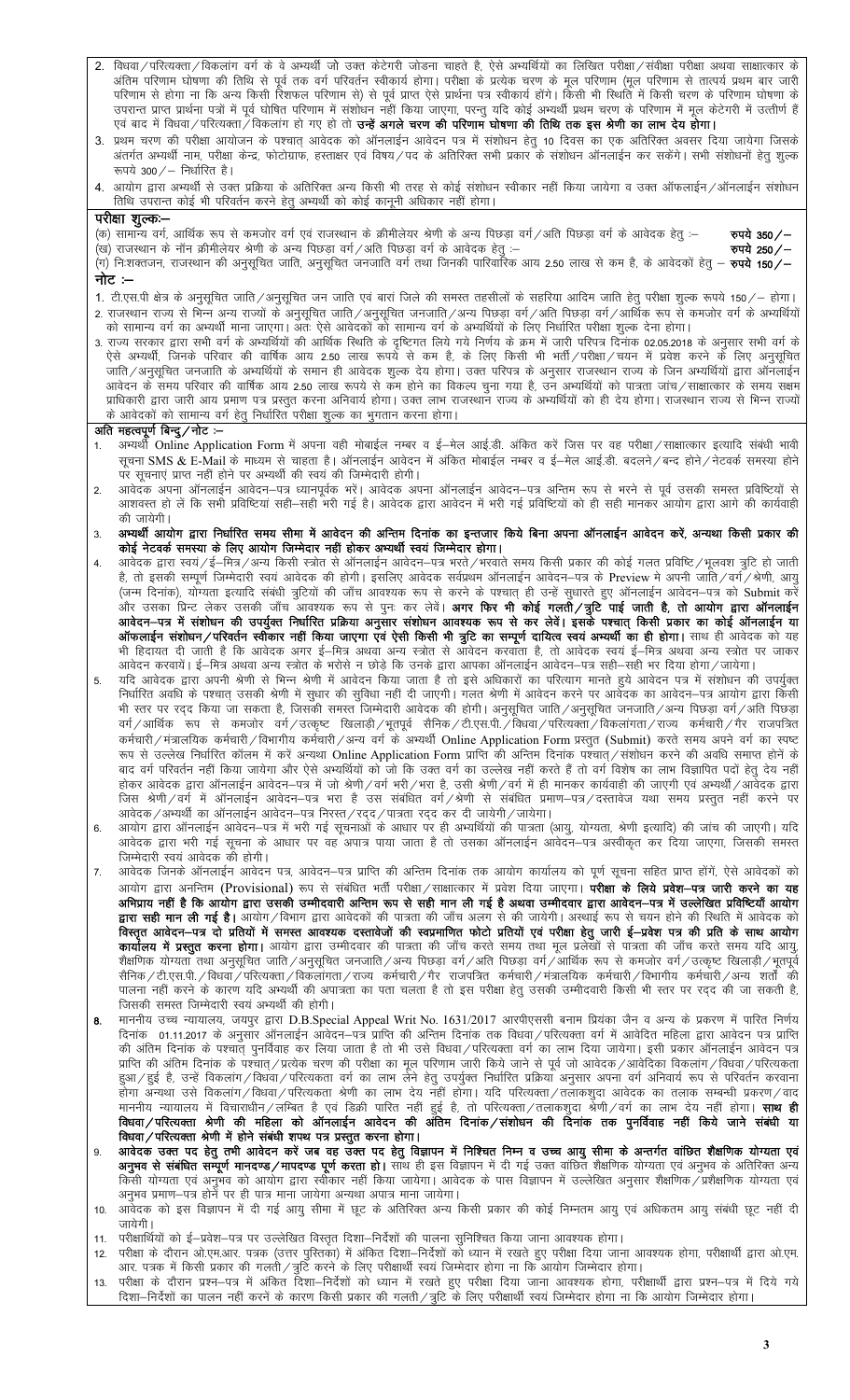- $14$ प्रश्न–पत्र में त्रुटि होनें अथवा एक से अधिक उत्तर गलत/सही होनें अथवा उत्तर कुंजी में गलती/त्रुटि अथवा प्रश्नोत्तर के संबंध में किसी भी प्रकार के विवाद की स्थिति में आयोग के विषय विशेषज्ञों के पैनल द्वारा तैयार की गई अन्तिम उत्तर कुंजी के आधार पर जारी परिणाम को मानने का आयोग को स्वाधिकार होगा, जो सभी अभ्यर्थियों को स्वीकार्य होगा। उसमें किसी प्रकार का कोई वाद–विवाद स्वीकार्य नहीं होगा।
- परीक्षार्थी द्वारा केन्द्राधीक्षक/अभिजागर/आयोग द्वारा नियुक्त अधिकारी या कर्मचारी द्वारा दिये गये निर्देशों का अनिवार्यतः पालन नहीं करने/परीक्षा केन्द्र पर  $15.$ किसी प्रकार का अनुचित व्यवहार करने एवं परीक्षा में अनुचित साधनों का प्रयोग/उपभोग करने पर परीक्षार्थी के विरूद्ध आयोग/केन्द्राधीक्षक जो भी उचित आयोग द्वारा निर्धारित नियमानुसार कार्यवाही की जायेगी।
- यदि किसी अभ्यर्थी/परीक्षार्थी को आयोग की किसी भी भर्ती/परीक्षा बोर्ड द्वारा अनुचित साधनों के प्रयोग/उपभोग या अनुचित/अभद्र व्यवहार के लिए  $16$ भविष्य की परीक्षाओं / साक्षात्कारों आदि से विवर्जित (Debar) किया गया है, तो उसे आयोग द्वारा आयोजित परीक्षाओं / साक्षात्कार में सम्मिलित होनें की अनमति प्रदान नहीं की जायेगी।
- राज्य कर्मचारी को देय लाभ यथा आयुसीमा में छूट, आरक्षण इत्यादि केवल राजस्थान राज्य के कर्मचारियों को ही प्राप्त है। अन्य राज्य के कर्मचारी या केन्द्र  $17.$ .<br>सेवा के कर्मचारी सामान्य ही माने जायेंगे, उन्हे उक्त लाभ नहीं दिया जायेगा।

#### <u>प्रमाण-पत्रों का सत्यापन</u> :-

आवेदक को वर्ग विशेष (अनुसूचित जाति ⁄अनुसूचित जनजाति ⁄अन्य पिछड़ा वर्ग ⁄अति पिछड़ा वर्ग ⁄आर्थिक रूप से कमजोर वर्ग ⁄उत्कृष्ट खिलाड़ी ⁄भूतपूर्व सैनिक / टी.एस.पी. /विधवा /परित्यक्ता /विकलांगता /राज्य कर्मचारी /गैर राजपत्रित कर्मचारी /मंत्रालयिक कर्मचारी /विभागीय कर्मचारी /अन्य) का लाभ तब ही देय होगा जबकि परीक्षा/मुख्य परीक्षा/संवीक्षा परीक्षा में उत्तीर्ण घोषित होने पर मूल दस्तावेजों से उनकी पात्रता की जाँच कर ली गई हो तथा दस्तावेज सही पाये गए हों। अतः पात्रता की जाँच हेतु निम्नलिखित दस्तावेज प्रस्तुत करना सुनिश्चित कर लिया जावे :–<br>1. जाति प्रमाण–पत्र जो कि सक्षम प्राधिकारी द्वारा निर्धारित प्रपत्र पर जारी किया हुआ हो।

- 
- सन्य पिछड़ा वर्ग∕अति पिछड़ा वर्ग के प्रमाण−पत्र में निवास स्थान एवं क्रीमीलेयर/नॉन क्रीमीलेयर की प्रविष्टियां सही−सही एवं पूर्ण भरी गई है। अन्य पिछड़ा  $2<sup>1</sup>$ वर्ग/अति पिछड़ा वर्ग के जाति प्रमाण–पत्र नियमानुसार नवीनतम जारी किये हुए होने आवश्यक हैं।
- अन्य पिछड़ा वर्ग/अति पिछड़ा वर्ग का नवीनतम प्रमाण-पत्र जो नियमानुसार पिता/माता की आय के आधार पर सक्षम अधिकारी द्वारा निर्धारित प्रपत्र पर  $3.$ जारी किया हुआ हो। अन्य पिछड़ा वर्ग/अति पिछड़ा वर्ग की विवाहित महिला आवेदक को आरक्षित प्रवर्ग का लाभ प्राप्त करने हेतु अपने पिता के नाम, निवास स्थान व आय के आधार पर सक्षम प्राधिकारी द्वारा विहित प्रारूप में नियमानुसार जारी जाति प्रमाण—पत्र विस्तृत आवेदन—पत्र के साथ प्रस्तुत करना आवश्यक है अन्यथा उसे वर्ग का लाभ देय नहीं होगा। पति के नाम, निवास स्थान व आय के आधार पर जारी जाति प्रमाण पत्र मान्य नहीं होगा।
- 4. राजस्थान राज्य के अन्य पिछड़ा वर्ग/अति पिछड़ा वर्ग के क्रीमीलेयर के अभ्यर्थियों को आरक्षण का लाभ देय नहीं है। अतः ऐसे अभ्यर्थियों को Online Application Form में सामान्य वर्ग के आवेदक के रूप में आवेदन करना होगा।
- अनुसूचित जाति/अनुसूचित जनजाति का प्रमाण पत्र नियमानुसार सक्षम प्राधिकारी द्वारा निर्धारित प्रपत्र पर जारी किया हुआ होना चाहिए तथा टी.एस.पी. क्षेत्र को प्रमाण–पत्र कार्मिक विभाग की अधिसूचना दिनांक 21.10.2019 के अनुसार अधिसूचना के पश्चात् का जारी किया हुआ होना चाहिए।<br>अनुसूचित जाति/अनुसूचित जनजाति की विवाहित महिला आवेदक को आरक्षित प्रवर्ग का लाभ प्राप्त करने हेतु अपने प
- .<br>पर संक्षम प्राधिकारी द्वारा विहित प्रारूप में नियमानुसार जारी जाति प्रमाण–पत्र विस्तृत आवेदन–पत्र के साथ प्रस्तुत करना आवश्यक है अन्यथा उसे वर्ग का लाभ देय नहीं होगा। पति के नाम व निवास स्थान के आधार पर जारी जाति प्रमाण पत्र मान्य नहीं होगा।
- आर्थिक रूप से कमजोर वर्ग (EWS) के अभ्यर्थियों को नियमानुसार सक्षम प्राधिकारी द्वारा निर्धारित प्रारूप में जारी Income & Assets Certificate प्रस्तुत करना होगा ।
- शैक्षणिक / प्रशैक्षणिक योग्यता / अनुभव आवेदन की अंतिम दिनांक / परीक्षा दिनांक / साक्षात्कार दिनांक तक (जो भी विज्ञापन में उल्लेखित हो) अर्जित होना  $\mathsf{R}$ आवश्यक है तथा शेष सभी प्रमाण पत्र जैसे– श्रेणी/वर्ग/जाति/टी.एस.पी. श्रेणी (सक्षम प्राधिकारी द्वारा नियमानुसार निर्धारित प्रपत्र में प्रमाण–पत्र), आयु (आयु की गणना हेतु सैकण्डरी परीक्षा प्रमाण-पत्र), उत्कृष्ट खिलाड़ी (आयोग की वेबसाइट पर उपलब्ध दिशा-निर्देशानुसार प्रमाण-पत्र), विकलांगता (सम्पूर्ण भारत वर्ष के किसी भी राज्य के सक्षम चिकित्सा अधिकारी द्वारा जारी 40 प्रतिशत या उससे अधिक का विकलांगता प्रमाण–पत्र जिसमें निःशक्तता की श्रेणी का स्पष्ट उल्लेख हो), राज्य कर्मचारी, गैर राजपत्रित कर्मचारी, मंत्रालयिक कर्मचारी, विभागीय कर्मचारी इत्यादि नियमानुसार जारी होना आवश्यक है। **विधवा श्रेणी में** आवेदन करने वाली महिला आवेदक के पास पति का मृत्यु प्रमाण—पत्र एवं पति के नाम से लिंक प्रमाण पत्र तथा परित्यकता/तलाकशुदा श्रेणी में आवेदन करने वाली महिला आवेदक के पास माननीय न्यायालय द्वारा पारित तलाक सम्बन्धी डिक्री ऑनलाईन आवेदन की अंतिम दिनांक/संशोधन की दिनांक तक होना आवश्यक है।
- **भूतपूर्व सैनिक के संबंध में प्रावधान —** कार्मिक (क—2) विभाग की अधिसूचना दिनांक 22.12.2020 के अनुसार कोई व्यक्ति जो अपनी पेंशन अर्जित करने के<br>पश्चात् सेवानिवृत्त हो गया ∕ गयी है या आगामी एक वर्ष के भीतर—भीतर सेवानिवृत्त  $\mathsf{q}$ कर लिया है, पद के लिए आवेदन करने का पात्र होगा/होगी, किन्तु पदग्रहण से पूर्व उसे समुचित नियुक्ति प्राधिकारी के समक्ष सेवानिवृति का प्रमाण प्रस्तुत करना होगा। यदि कोई भूतपूर्व सैनिक निराक्षेप प्रमाण पत्र (N.O.C) के आधार पर आवेदन करता / करती है और वास्तविक सेवानिवृत्ति से पूर्व चयनित हो जाता ⁄ जाती है तो नियुक्ति प्राधिकारी पदग्रहण कालावधि को शिथिल कर सकेगा और उसे उसकी सेवानिवृत्ति के दो माह की किसी कालावधि के समाप्त हो जायेगी। राजस्थान सरकार के अधीन नियोजन ग्रहण करने के पश्चात् किसी व्यक्ति को एक सिविल कर्मचारी माना जायेगा। परन्तु सीधी भर्ती की त मात्र लगानामा तक ता सामान हैं।<br>दशा में जहां किसी भी पद के लिए, किसी निम्नतर पद का अनुभव अनिवार्य है, भूतपूर्व सैनिक को केवल इस कारण से कि वह, सरकारी सेवा में किसी<br>निम्नतर पद, जिसका अनुभव उच्चतर पद पर सीधी भर्ती के लिए अ परन्तु यह और कि यदि कोई भूतपूर्व सैनिक राजस्थान सरकार के अधीन किसी नियोजन को ग्रहण करने से पूर्व, विभिन्न पदों के लिए आवेदन करता है और संबंधित नियोजक को, राजस्थान सरकार के अधीन प्रारंभिक पद ग्रहण करने से पूर्व, विभिन्न पद जिनके लिए उसने आवेदन किया है, के लिए आवेदन की तारीख—वार ब्यौरों के बारे में कोई स्वतः घोषणा पत्र/वचनबंध देता है तो ऐसे पदों पर नियुक्ति के लिए उसे भूतपूर्व सैनिक प्रवर्ग के फायदे से विवर्जित नहीं है को भूतपूर्व सैनिक प्रवर्ग के फायदे से विवर्जित नहीं किया जायेगा। <u>कार्मिक (</u>क–2) विभाग, राजस्थान सरकार के पत्र क्रमांक एफ.5(18)कार्मिक ⁄ क-<u>पार्ट दिनांक 30.10.2017 के अनुसार राजस्थान राज्य के बाहर के भूतपूर्व सैनिकों को नियुक्ति में आरक्षण की व्यवस्था नहीं है।</u>
- 10. शासन के परिपत्र क्रमांक प.6(19)गृह—13 / 2006 दिनांक 22.05.2006 के अनुसार इस परिपत्र के जारी होने की दिनांक से राजकीय सेवा में नियुक्ति हेतु विवाह पंजीयन कराया जाना अनिवार्य किया गया है। तत्सम्बन्धी विवाह प्रमाण–पत्र यथा समय प्रस्तुत करना वांछनीय होगा।
- 11. ऐसा कोई भी अभ्यर्थी, जिसके 01.06.2002 को या उसके पश्चात् दो से अधिक बच्चे/संतान हो, सेवा में नियुक्ति के लिये पात्र नहीं होगा, परन्तु दो से अधिक बच्चों ⁄ सन्तानों वाले किसी भी आवेदक को नियुक्ति के लिए तब तक निरर्हित नहीं समझा जायेगा, जब तक कि 1 जून, 2002 को विद्यमान उसके बच्चों/सन्तानों की संख्या में बढ़ोतरी नहीं होती, परन्तु यह और कि जहाँ किसी आवेदक के पूर्वत्तर प्रसव से केवल एक बच्चाँ/सन्तान है, किन्तु किसी एक पश्चात्वर्ती प्रसव से एक से अधिक बच्चे/सन्ताने पैदा होते है, वहाँ बच्चों/सन्तानों की कुल संख्या की गणना करते समय इस प्रकार पैदा हुए बच्चों को एक इकाई समझा जायेगा। परन्तु यह भी कि किसी आवेदक की संतानों की कुल संख्या की गणना करते समय ऐसी संतान की, जो पूर्वतर प्रसव से पैदा हुई हो और निःशक्त हो, गणना नहीं की जाएगी। परन्तु यह भी कि ऐसा कोई अभ्यर्थी जिसने पुनर्विवाह किया है जो किसी विधि के विरूद्ध नहीं है और वह ऐसे पुनर्विवाह से पूर्व इस उपनियम के अधीन नियुक्ति के लिए निरर्हित नहीं है तो उसे निरर्हित नहीं किया जायेगा यदि ऐसे पुनर्विवाह से एकल प्रसव द्वारा किसी .<br>संतान का जन्म हुआ हो। तत्सम्बन्धी शपथ-पत्र यथा समय प्रस्तुत करना वाछनीय होगा।
- 
- 12. आवेदक को विज्ञापन में उल्लेखानुसार आवश्यक वांछित अनुभव प्रमाण—पत्र यथा समय प्रस्तुत करना आवश्यक होगा।<br>13. विधवा ⁄ परित्यक्ता श्रेणी की महिला को ऑनलाईन आवेदन की अंतिम दिनांक / संशोधन की दिनांक तक पुनर्विवा विधवा / परित्यक्ता श्रेणी में होने संबंधी शपथ पत्र प्रस्तुत करना होगा।
- 14. आवेदक को अन्तिम शैक्षणिक संस्था का चरित्र प्रमाण–पत्र यथा समय प्रस्तुत करना आवश्यक होगा, जिसमें चरित्र के सम्बन्ध में कम से कम अच्छा का उल्लेख / अंकित होना आवश्यक होगा।
- 15. आवेदक को चयन उपरान्त आचरण सम्बन्धी पुलिस सत्यापन प्रमाण—पत्र यथा समय नियुक्ति प्राधिकारी को प्रस्तुत करना आवश्यक होगा, जिसमें आवेदक के ्यदान राज्य आपना जानताबर बात का उत्तराय गठा हो । बाहेब गजतत तब तब ना गुप्पत ने पाया? तनरपा उत्पन्न हो। ताब हो कता आपताबर<br>- प्रकरण में दोषसिद्ध होने या प्रकरण / वाद न्यायिक रूप से विचाराधीन होने पर नियुक्ति हेतु अपात्र होग
- होगा, कि आवेदक पूर्णरूप से स्वस्थ है एवं राज्य सेवा के लिए पूर्णतः उपयुक्त है।
- 17. आवेदक जो पहले से ही सरकारी सेवा यथा/जैसे केन्द्रीय/राज्य/सरकारी उपक्रमों में नियुक्त है एवं उनका चयन उक्त पदों हेतु भर्ती में हो गया है, उन्हें अपने नियोक्ता से अनापत्ति प्रमाण-पत्र यथा समय प्रस्तुत करना आवश्यक होगा।

आवेदन-पत्र में गलत/त्रुटिपूर्ण सूचना/अपूर्ण आवेदन-पत्र नहीं भरने के सम्बन्ध में विशेष निर्देश :-<br>अभ्यर्थी ऑनलाईन आवेदन-पत्र भरने से पूर्व परीक्षा शुल्क, आवेदन प्रक्रिया, प्रमाण पत्रों से संबंधित सूचना सरे संबंधित अन्य बिन परीक्षार्थियों हेतु आयोग द्वारा आयोग की वेबसाइट पर जारी नवीनतम एवं संशोधित आवेदन-पत्र व परीक्षा संबंधी सामान्य दिशा-निर्देश तथा सम्बन्धित सेवा नियमों परिणाम जारी होनें के पश्चात् अस्थाई रूप से चयनित अभ्यर्थियों द्वारा प्रस्तुत विस्तृत आवेदन—पत्र के माध्यम से पूर्व किये गये ऑनलाईन आवेदन—पत्र में भरी गई